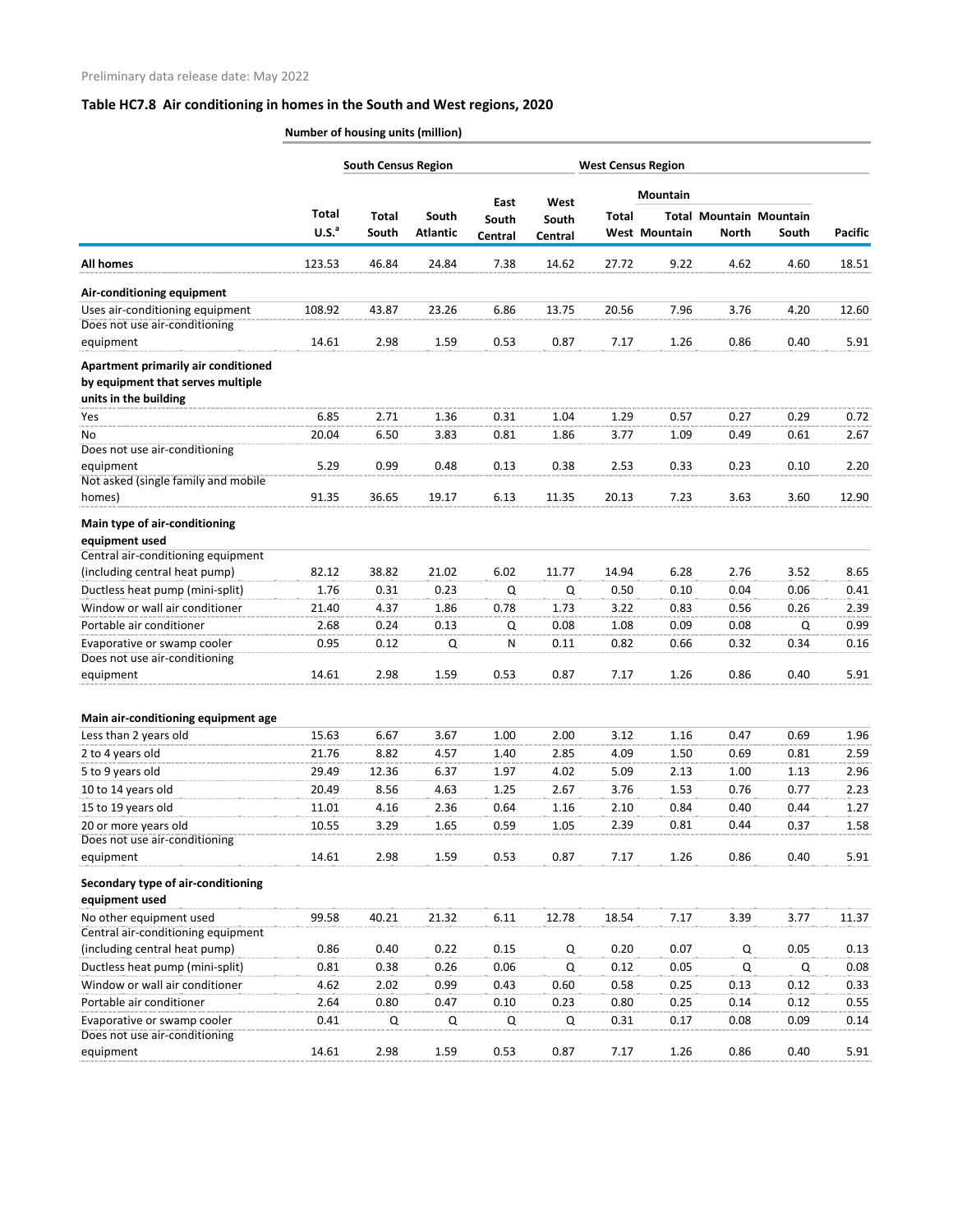|                                                                    |                                   | <b>South Census Region</b> |                          |                         |                         |              | <b>West Census Region</b> |              |                                         |                |
|--------------------------------------------------------------------|-----------------------------------|----------------------------|--------------------------|-------------------------|-------------------------|--------------|---------------------------|--------------|-----------------------------------------|----------------|
|                                                                    |                                   |                            |                          | East                    | West                    |              | Mountain                  |              |                                         |                |
|                                                                    | <b>Total</b><br>U.S. <sup>a</sup> | <b>Total</b><br>South      | South<br><b>Atlantic</b> | South<br><b>Central</b> | South<br><b>Central</b> | <b>Total</b> | <b>West Mountain</b>      | <b>North</b> | <b>Total Mountain Mountain</b><br>South | <b>Pacific</b> |
| <b>All homes</b>                                                   | 123.53                            | 46.84                      | 24.84                    | 7.38                    | 14.62                   | 27.72        | 9.22                      | 4.62         | 4.60                                    | 18.51          |
| Number of ductless heat pump<br>indoor units                       |                                   |                            |                          |                         |                         |              |                           |              |                                         |                |
| One                                                                | 1.21                              | 0.48                       | 0.36                     | 0.05                    | 0.07                    | 0.24         | 0.06                      | Q            | 0.05                                    | 0.18           |
| Two                                                                | 0.64                              | 0.09                       | Q                        | Q                       | Q                       | 0.18         | Q                         | Q            | Q                                       | 0.16           |
| Three                                                              | 0.32                              | Q                          | Q                        | N                       | Q                       | 0.08         | Q                         | Q            | Q                                       | Q              |
| Four or more                                                       | 0.41                              | 0.08                       | Q                        | Q                       | Q                       | 0.12         | Q                         | N            | Q                                       | 0.10           |
| Does not use a ductless heat pump<br>Does not use air-conditioning | 106.35                            | 43.17                      | 22.77                    | 6.77                    | 13.62                   | 19.93        | 7.82                      | 3.71         | 4.10                                    | 12.11          |
| equipment                                                          | 14.61                             | 2.98                       | 1.59                     | 0.53                    | 0.87                    | 7.17         | 1.26                      | 0.86         | 0.40                                    | 5.91           |
| Number of window or wall air                                       |                                   |                            |                          |                         |                         |              |                           |              |                                         |                |
| conditioners used                                                  |                                   |                            |                          |                         |                         |              |                           |              |                                         |                |
| One                                                                | 11.89                             | 2.90                       | 1.46                     | 0.55                    | 0.89                    | 2.24         | 0.73                      | 0.50         | 0.23                                    | 1.50           |
| Two                                                                | 8.24                              | 1.92                       | 0.83                     | 0.42                    | 0.67                    | 1.07         | 0.26                      | 0.15         | 0.11                                    | 0.81           |
| Three                                                              | 3.72                              | 0.93                       | 0.33                     | 0.16                    | 0.44                    | 0.34         | 0.06                      | Q            | Q                                       | 0.28           |
| Four or more<br>Does not use window or wall air                    | 2.18                              | 0.64                       | 0.23                     | 0.08                    | 0.33                    | 0.14         | Q                         | Q            | Q                                       | 0.11           |
| conditioners                                                       | 82.89                             | 37.48                      | 20.41                    | 5.64                    | 11.42                   | 16.76        | 6.88                      | 3.07         | 3.81                                    | 9.88           |
| Does not use air-conditioning                                      |                                   |                            |                          |                         |                         |              |                           |              |                                         |                |
| equipment                                                          | 14.61                             | 2.98                       | 1.59                     | 0.53                    | 0.87                    | 7.17         | 1.26                      | 0.86         | 0.40                                    | 5.91           |
| Number of portable air conditioners                                |                                   |                            |                          |                         |                         |              |                           |              |                                         |                |
| used                                                               |                                   |                            |                          |                         |                         |              |                           |              |                                         |                |
| One                                                                | 3.64                              | 0.72                       | 0.44                     | 0.09                    | 0.20                    | 1.39         | 0.27                      | 0.17         | 0.10                                    | 1.13           |
| Two                                                                | 1.28                              | 0.22                       | 0.11                     | Q                       | Q                       | 0.38         | 0.05                      | Q            | Q                                       | 0.32           |
| Three                                                              | 0.29                              | Q                          | Q                        | N                       | Q                       | 0.07         | Q                         | Q            | Q                                       | Q              |
| Four or more                                                       | 0.10                              | Q                          | Q                        | N                       | Q                       | Q            | Q                         | Q            | Q                                       | Q              |
| Does not use portable air conditioners                             | 103.60                            | 42.82                      | 22.66                    | 6.73                    | 13.44                   | 18.68        | 7.62                      | 3.55         | 4.07                                    | 11.06          |
| Does not use air-conditioning<br>equipment                         | 14.61                             | 2.98                       | 1.59                     | 0.53                    | 0.87                    | 7.17         | 1.26                      | 0.86         | 0.40                                    | 5.91           |
| Has thermostat                                                     |                                   |                            |                          |                         |                         |              |                           |              |                                         |                |
| Yes                                                                | 109.35                            | 42.61                      | 23.20                    | 6.70                    | 12.70                   | 22.81        | 8.57                      | 4.33         | 4.24                                    | 14.23          |
| Smart or internet-connected                                        |                                   |                            |                          |                         |                         |              |                           |              |                                         |                |
| thermostat                                                         | 12.78                             | 4.87                       | 2.64                     | 0.48                    | 1.75                    | 3.40         | 1.21                      | 0.62         | 0.58                                    | 2.19           |
| Programmable thermostat                                            | 52.49                             | 20.45                      | 11.57                    | 3.15                    | 5.73                    | 11.60        | 4.43                      | 2.29         | 2.13                                    | 7.17           |
| Non-programmable thermostat                                        | 44.08                             | 17.29                      | 8.99                     | 3.07                    | 5.22                    | 7.81         | 2.94                      | 1.42         | 1.52                                    | 4.87           |
| No                                                                 | 12.73                             | 3.96                       | 1.51                     | 0.66                    | 1.79                    | 3.87         | 0.63                      | 0.27         | 0.35                                    | 3.24           |
| Does not use heating or air-                                       |                                   |                            |                          |                         |                         |              |                           |              |                                         |                |
| conditioning equipment                                             | 1.45                              | 0.28                       | 0.13                     | Q                       | 0.13                    | 1.05         | Q                         | Q            | Q                                       | 1.03           |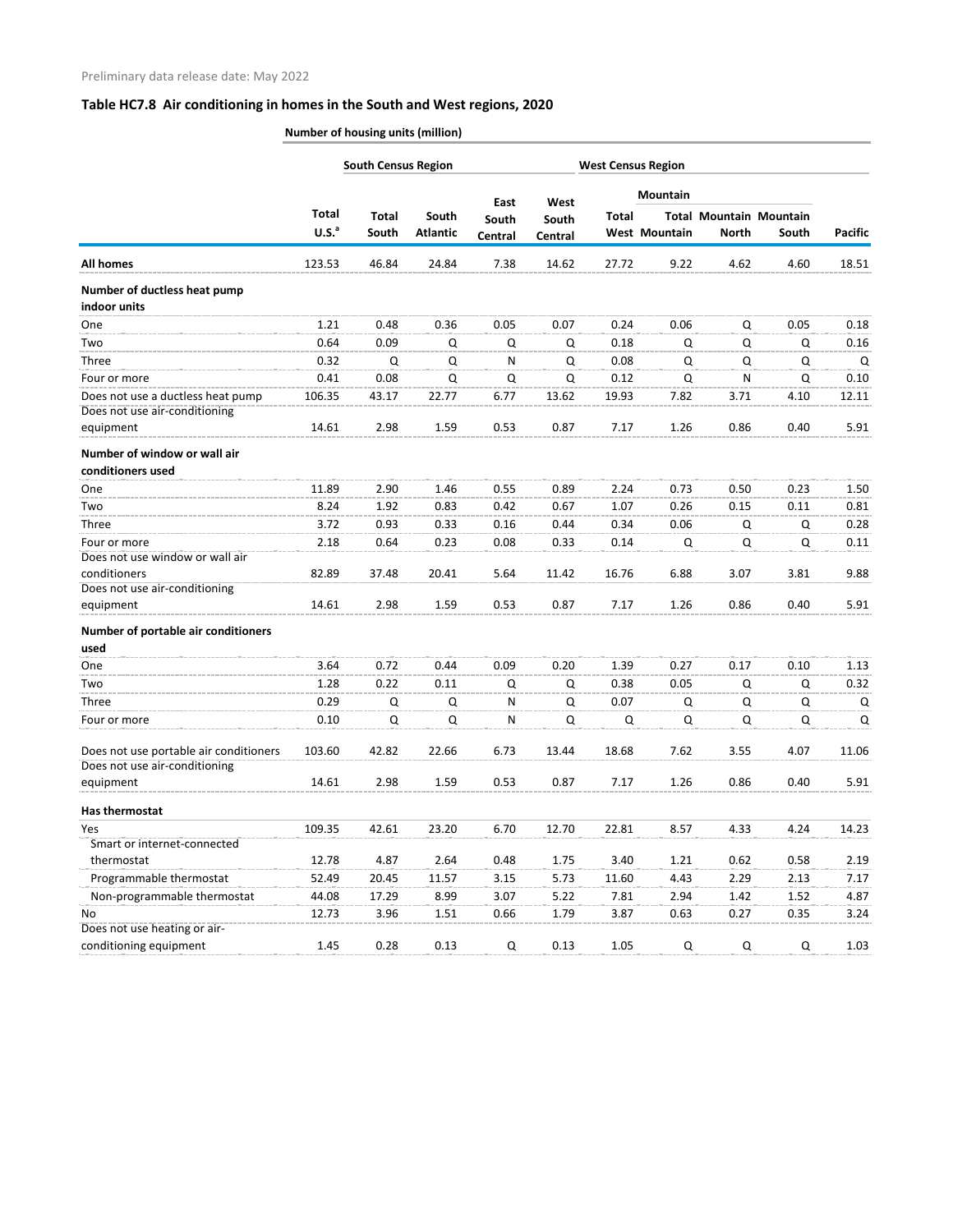|                                            | <b>South Census Region</b><br><b>West Census Region</b> |              |                 |                         |                  |              |                      |              |                                |                |
|--------------------------------------------|---------------------------------------------------------|--------------|-----------------|-------------------------|------------------|--------------|----------------------|--------------|--------------------------------|----------------|
|                                            |                                                         |              |                 |                         |                  |              | <b>Mountain</b>      |              |                                |                |
|                                            | <b>Total</b>                                            | <b>Total</b> | South           | East                    | West             | <b>Total</b> |                      |              | <b>Total Mountain Mountain</b> |                |
|                                            | U.S. <sup>a</sup>                                       | South        | <b>Atlantic</b> | South<br><b>Central</b> | South<br>Central |              | <b>West Mountain</b> | <b>North</b> | South                          | <b>Pacific</b> |
| <b>All homes</b>                           | 123.53                                                  | 46.84        | 24.84           | 7.38                    | 14.62            | 27.72        | 9.22                 | 4.62         | 4.60                           | 18.51          |
| Air-conditioning equipment control         |                                                         |              |                 |                         |                  |              |                      |              |                                |                |
| Sets one temperature and leaves it         |                                                         |              |                 |                         |                  |              |                      |              |                                |                |
| there most of the time                     | 45.50                                                   | 22.32        | 12.11           | 3.92                    | 6.30             | 6.46         | 3.08                 | 1.25         | 1.83                           | 3.38           |
| Manually adjusts the temperature           | 25.20                                                   | 11.39        | 5.94            | 1.70                    | 3.75             | 4.44         | 1.77                 | 0.70         | 1.07                           | 2.67           |
| Programmable or smart thermostat           |                                                         |              |                 |                         |                  |              |                      |              |                                |                |
| automatically adjusts the                  |                                                         |              | 3.22            |                         |                  |              |                      |              | 0.80                           |                |
| temperature                                | 16.59                                                   | 6.02         |                 | 0.66                    | 2.14             | 3.89         | 1.73                 | 0.93         |                                | 2.16           |
| Turns equipment on or off as needed        | 18.56                                                   | 3.63         | 1.84            | 0.55                    | 1.24             | 4.95         | 1.24                 | 0.81         | 0.43                           | 3.72           |
| Household does not have control over       |                                                         |              |                 |                         |                  |              |                      |              |                                |                |
| the air-conditioning equipment             | 3.04                                                    | 0.49         | 0.14            | Q                       | 0.31             | 0.81         | 0.15                 | 0.07         | 0.07                           | 0.67           |
| Controls air-conditioning equipment        |                                                         |              |                 |                         |                  |              |                      |              |                                |                |
| some other way                             | Q                                                       | Q            | N               | N                       | $\mathsf Q$      | N            | N                    | N            | N                              | N              |
| Does not use air-conditioning<br>equipment | 14.61                                                   | 2.98         | 1.59            | 0.53                    | 0.87             | 7.17         | 1.26                 | 0.86         | 0.40                           | 5.91           |
|                                            |                                                         |              |                 |                         |                  |              |                      |              |                                |                |
| Summer indoor daytime temperature          |                                                         |              |                 |                         |                  |              |                      |              |                                |                |
| when someone is home                       |                                                         |              |                 |                         |                  |              |                      |              |                                |                |
| 69 degrees or less                         | 22.99                                                   | 7.19         | 3.43            | 1.53                    | 2.24             | 3.44         | 1.38                 | 0.94         | 0.45                           | 2.06           |
| 70 degrees                                 | 18.41                                                   | 7.21         | 3.45            | 1.43                    | 2.32             | 2.74         | 1.04                 | 0.62         | 0.42                           | 1.70           |
| 71 to 73 degrees                           | 23.68                                                   | 10.61        | 5.26            | 1.98                    | 3.37             | 3.11         | 1.25                 | 0.79         | 0.46                           | 1.86           |
| 74 to 76 degrees                           | 27.09                                                   | 12.46        | 7.21            | 1.35                    | 3.89             | 5.36         | 2.11                 | 0.92         | 1.19                           | 3.26           |
| 77 to 79 degrees                           | 11.68                                                   | 5.15         | 3.20            | 0.44                    | 1.51             | 3.63         | 1.38                 | 0.33         | 1.04                           | 2.26           |
| 80 degrees or more                         | 5.07                                                    | 1.25         | 0.71            | 0.13                    | 0.41             | 2.27         | 0.81                 | 0.16         | 0.64                           | 1.47           |
| Does not use air-conditioning              |                                                         |              |                 |                         |                  |              |                      |              |                                |                |
| equipment                                  | 14.61                                                   | 2.98         | 1.59            | 0.53                    | 0.87             | 7.17         | 1.26                 | 0.86         | 0.40                           | 5.91           |
| Summer indoor daytime temperature          |                                                         |              |                 |                         |                  |              |                      |              |                                |                |
| when no one is home                        |                                                         |              |                 |                         |                  |              |                      |              |                                |                |
| 69 degrees or less                         | 18.96                                                   | 6.03         | 2.96            | 1.30                    | 1.77             | 2.74         | 1.07                 | 0.75         | 0.32                           | 1.67           |
| 70 degrees                                 | 14.13                                                   | 5.67         | 2.77            | 1.23                    | 1.67             | 2.00         | 0.75                 | 0.46         | 0.30                           | 1.25           |
| 71 to 73 degrees                           | 17.00                                                   | 7.62         | 3.79            | 1.50                    | 2.32             | 1.88         | 0.87                 | 0.63         | 0.24                           | 1.01           |
| 74 to 76 degrees                           | 27.10                                                   | 12.04        | 6.67            | 1.57                    | 3.80             | 4.24         | 1.86                 | 0.96         | 0.90                           | 2.37           |
| 77 to 79 degrees                           | 15.04                                                   | 7.32         | 4.52            | 0.71                    | 2.09             | 3.50         | 1.35                 | 0.46         | 0.89                           | 2.14           |
| 80 degrees or more                         | 16.69                                                   | 5.19         | 2.55            | 0.54                    | 2.10             | 6.20         | 2.05                 | 0.51         | 1.54                           | 4.16           |
| Does not use air-conditioning              |                                                         |              |                 |                         |                  |              |                      |              |                                |                |
| equipment                                  | 14.61                                                   | 2.98         | 1.59            | 0.53                    | 0.87             | 7.17         | 1.26                 | 0.86         | 0.40                           | 5.91           |
|                                            |                                                         |              |                 |                         |                  |              |                      |              |                                |                |
| Summer indoor temperature at night         |                                                         |              |                 |                         |                  |              |                      |              |                                |                |
| 69 degrees or less                         | 30.19                                                   | 10.06        | 4.79            | 1.98                    | 3.29             | 5.13         | 1.95                 | 1.27         | 0.69                           | 3.18           |
| 70 degrees                                 | 19.70                                                   | 8.04         | 3.68            | 1.66                    | 2.70             | 3.29         | 1.16                 | 0.71         | 0.44                           | 2.14           |
| 71 to 73 degrees                           | 22.74                                                   | 10.62        | 5.61            | 1.75                    | 3.26             | 2.91         | 1.23                 | 0.66         | 0.58                           | 1.67           |
| 74 to 76 degrees                           | 23.06                                                   | 10.32        | 6.24            | 1.03                    | 3.06             | 4.41         | 1.77                 | 0.70         | 1.07                           | 2.64           |
| 77 to 79 degrees                           | 9.07                                                    | 3.84         | 2.37            | 0.34                    | 1.13             | 2.90         | 1.16                 | 0.27         | 0.89                           | 1.74           |
| 80 degrees or more                         | 4.15                                                    | 0.98         | 0.57            | 0.09                    | 0.32             | 1.92         | 0.68                 | 0.15         | 0.53                           | 1.24           |
| Does not use air-conditioning<br>equipment | 14.61                                                   | 2.98         | 1.59            | 0.53                    | 0.87             | 7.17         | 1.26                 | 0.86         | 0.40                           | 5.91           |
|                                            |                                                         |              |                 |                         |                  |              |                      |              |                                |                |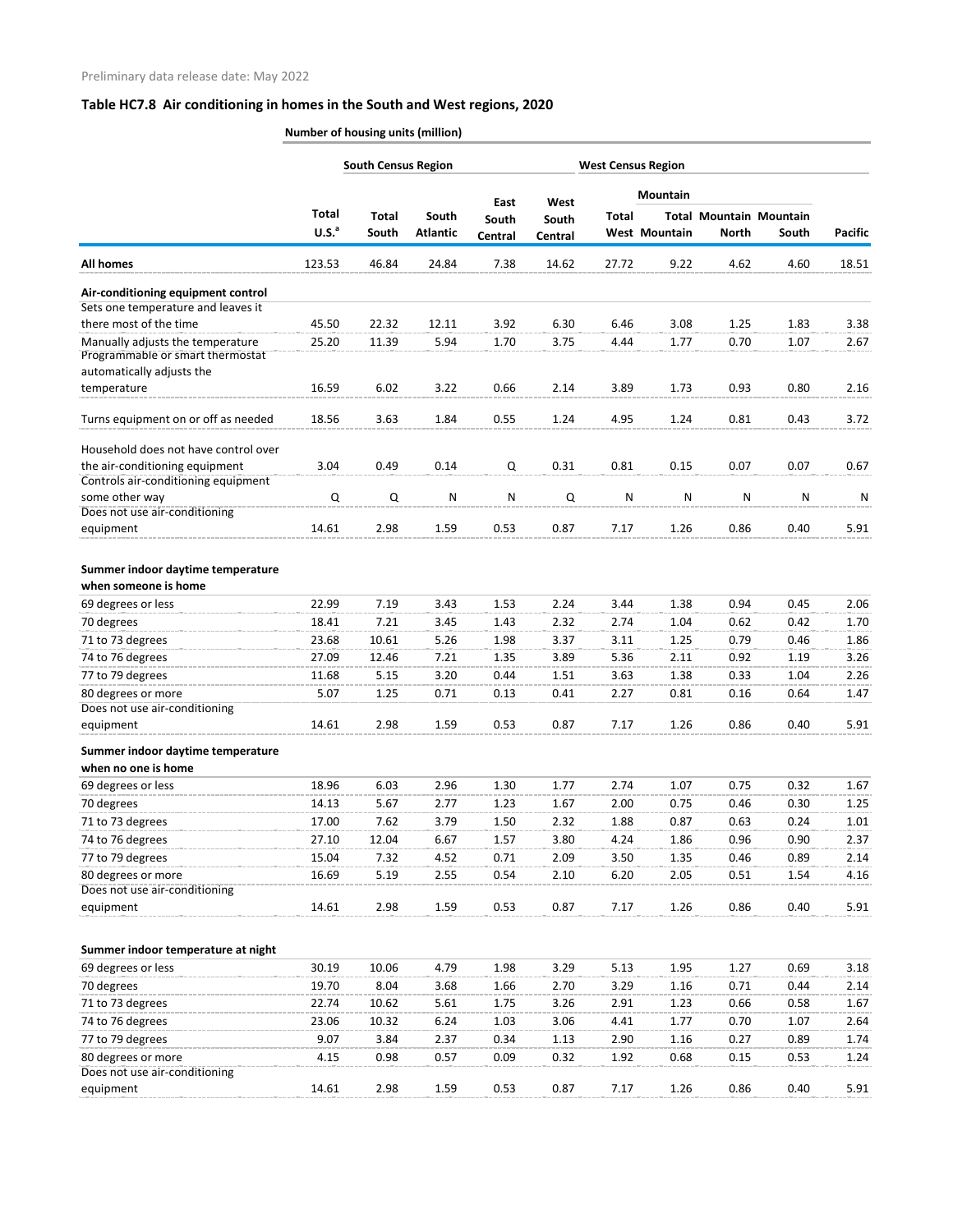|                                                                       |                                   | <b>South Census Region</b> |                          |                                 |                                 | <b>West Census Region</b> |                      |              |                                         |                |
|-----------------------------------------------------------------------|-----------------------------------|----------------------------|--------------------------|---------------------------------|---------------------------------|---------------------------|----------------------|--------------|-----------------------------------------|----------------|
|                                                                       |                                   |                            |                          |                                 |                                 |                           | Mountain             |              |                                         |                |
|                                                                       | <b>Total</b><br>U.S. <sup>a</sup> | <b>Total</b><br>South      | South<br><b>Atlantic</b> | East<br>South<br><b>Central</b> | West<br>South<br><b>Central</b> | Total                     | <b>West Mountain</b> | <b>North</b> | <b>Total Mountain Mountain</b><br>South | <b>Pacific</b> |
| <b>All homes</b>                                                      | 123.53                            | 46.84                      | 24.84                    | 7.38                            | 14.62                           | 27.72                     | 9.22                 | 4.62         | 4.60                                    | 18.51          |
| Air-conditioned basement                                              |                                   |                            |                          |                                 |                                 |                           |                      |              |                                         |                |
| Yes                                                                   | 17.18                             | 3.33                       | 2.43                     | 0.78                            | 0.11                            | 1.70                      | 1.38                 | 1.34         | Q                                       | 0.32           |
| No                                                                    | 16.26                             | 2.38                       | 1.51                     | 0.65                            | 0.22                            | 1.29                      | 0.65                 | 0.58         | 0.06                                    | 0.64           |
| Not asked (air-conditioned homes                                      |                                   |                            |                          |                                 |                                 |                           |                      |              |                                         |                |
| with no basement)                                                     | 42.54                             | 25.38                      | 12.32                    | 3.59                            | 9.46                            | 11.36                     | 3.72                 | 0.89         | 2.83                                    | 7.65           |
| Not asked (un-air-conditioned homes,<br>apartments, and mobile homes) | 47.55                             | 15.76                      | 8.58                     | 2.36                            | 4.83                            | 13.37                     | 3.47                 | 1.80         | 1.67                                    | 9.90           |
| Air-conditioned attic                                                 |                                   |                            |                          |                                 |                                 |                           |                      |              |                                         |                |
| Yes                                                                   | 2.22                              | 0.80                       | 0.45                     | 0.13                            | 0.21                            | 0.20                      | 0.08                 | Q            | Q                                       | 0.12           |
| No                                                                    | 49.78                             | 22.92                      | 11.59                    | 3.62                            | 7.71                            | 7.87                      | 2.96                 | 1.51         | 1.45                                    | 4.91           |
| Not asked (air-conditioned homes<br>with no attic)                    | 23.97                             | 7.35                       | 4.22                     | 1.27                            | 1.87                            | 6.28                      | 2.70                 | 1.27         | 1.43                                    | 3.58           |
| Not asked (un-air-conditioned homes,                                  |                                   |                            |                          |                                 |                                 |                           |                      |              |                                         |                |
| apartments, and mobile homes)                                         | 47.55                             | 15.76                      | 8.58                     | 2.36                            | 4.83                            | 13.37                     | 3.47                 | 1.80         | 1.67                                    | 9.90           |
|                                                                       |                                   |                            |                          |                                 |                                 |                           |                      |              |                                         |                |
| Air-conditioned attached garage                                       | 1.64                              | 0.72                       | 0.41                     | 0.12                            | 0.19                            | 0.35                      |                      | 0.07         | 0.10                                    | 0.17           |
| Yes<br>No                                                             | 45.97                             | 17.70                      | 9.23                     | 2.34                            | 6.14                            | 10.54                     | 0.18<br>4.34         | 2.06         | 2.28                                    | 6.20           |
| Not asked (air-conditioned homes                                      |                                   |                            |                          |                                 |                                 |                           |                      |              |                                         |                |
| with no attached garage)                                              | 28.37                             | 12.66                      | 6.63                     | 2.56                            | 3.47                            | 3.46                      | 1.23                 | 0.68         | 0.55                                    | 2.23           |
| Not asked (un-air-conditioned homes,                                  |                                   |                            |                          |                                 |                                 |                           |                      |              |                                         |                |
| apartments, and mobile homes)                                         | 47.55                             | 15.76                      | 8.58                     | 2.36                            | 4.83                            | 13.37                     | 3.47                 | 1.80         | 1.67                                    | 9.90           |
| Dehumidifier usage                                                    |                                   |                            |                          |                                 |                                 |                           |                      |              |                                         |                |
| Uses a dehumidifier                                                   | 20.53                             | 4.79                       | 3.34                     | 0.75                            | 0.69                            | 1.24                      | 0.29                 | 0.15         | 0.15                                    | 0.95           |
| Uses only occasionally                                                | 2.95                              | 0.96                       | 0.56                     | 0.18                            | 0.23                            | 0.45                      | 0.10                 | Q            | Q                                       | 0.36           |
| Uses only during summer months                                        | 8.30                              |                            | 1.02                     | 0.19                            | 0.11                            | 0.29                      | 0.08                 | 0.05         |                                         |                |
| Uses about half of the year                                           | 3.14                              | 1.33<br>0.78               | 0.51                     | 0.10                            | 0.17                            | 0.16                      | Q                    | Q            | Q<br>Q                                  | 0.21<br>0.13   |
| Uses all or almost all of the year                                    | 6.11                              | 1.73                       | 1.25                     | 0.29                            | 0.19                            | 0.34                      | 0.09                 | 0.05         | Q                                       | 0.25           |
| Does not use a dehumidifier                                           | 103.00                            | 42.05                      | 21.50                    | 6.63                            | 13.92                           | 26.48                     | 8.92                 | 4.47         | 4.46                                    | 17.56          |
| Fan types used (more than one may                                     |                                   |                            |                          |                                 |                                 |                           |                      |              |                                         |                |
| apply)                                                                |                                   |                            |                          |                                 |                                 |                           |                      |              |                                         |                |
| Ceiling fans                                                          | 89.45                             | 38.86                      | 19.95                    | 6.09                            | 12.81                           | 17.93                     | 6.98                 | 3.20         | 3.78                                    | 10.96          |
| Floor or window fans                                                  | 54.39                             | 17.19                      | 8.72                     | 3.03                            | 5.44                            | 12.65                     | 3.85                 | 1.95         | 1.89                                    | 8.80           |
| Whole house fans                                                      | 7.99                              | 3.09                       | 1.57                     | 0.47                            | 1.05                            | 2.12                      | 0.65                 | 0.32         | 0.33                                    | 1.47           |
| Attic fans                                                            | 10.72                             | 4.27                       | 2.40                     | 0.70                            | 1.17                            | 2.14                      | 0.62                 | 0.37         | 0.24                                    | 1.52           |
| Number of ceiling fans used                                           |                                   |                            |                          |                                 |                                 |                           |                      |              |                                         |                |
| 0                                                                     | 34.08                             | 7.99                       | 4.89                     | 1.29                            | 1.80                            | 9.79                      | 2.24                 | 1.42         | 0.82                                    | 7.55           |
| 1                                                                     | 19.94                             | 5.49                       | 2.99                     | 1.07                            | 1.43                            | 5.53                      | 1.59                 | 0.96         | 0.64                                    | 3.94           |
| 2                                                                     | 19.42                             | 7.53                       | 3.80                     | 1.19                            | 2.55                            | 3.94                      | 1.54                 | 0.84         | 0.70                                    | 2.40           |
| 3<br>4 or more                                                        | 16.02<br>34.07                    | 7.63                       | 4.05                     | 1.19<br>2.65                    | 2.40<br>6.44                    | 2.58<br>5.88              | 1.15                 | 0.59<br>0.82 | 0.57<br>1.88                            | 1.43<br>3.18   |
|                                                                       |                                   | 18.20                      | 9.11                     |                                 |                                 |                           | 2.70                 |              |                                         |                |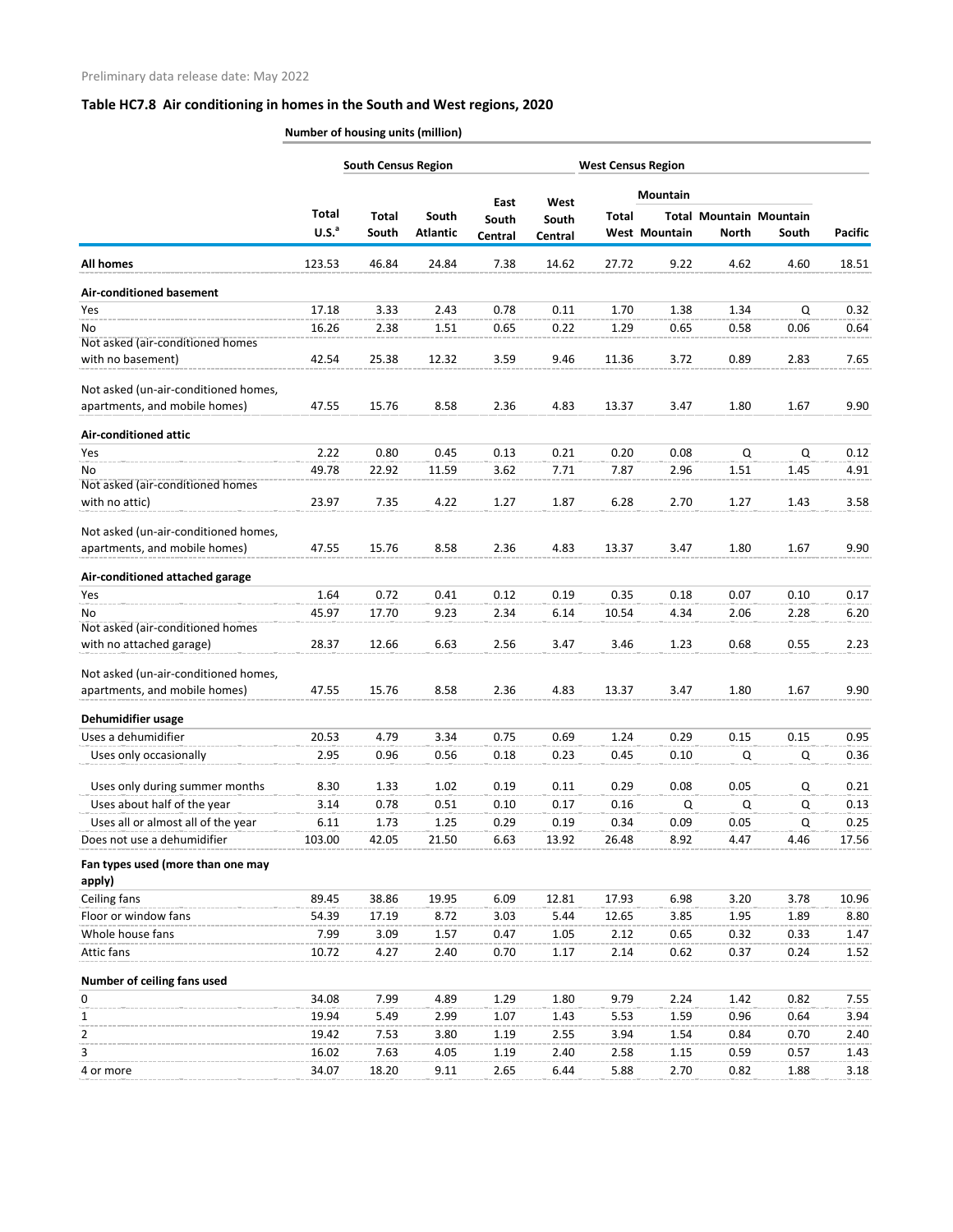**Number of housing units (million)**

|                                     |                                   | <b>South Census Region</b> |                          |                  |                  |              | <b>West Census Region</b> |                                                |       |                |
|-------------------------------------|-----------------------------------|----------------------------|--------------------------|------------------|------------------|--------------|---------------------------|------------------------------------------------|-------|----------------|
|                                     |                                   |                            |                          | East             | West             |              | <b>Mountain</b>           |                                                |       |                |
|                                     | <b>Total</b><br>U.S. <sup>a</sup> | <b>Total</b><br>South      | South<br><b>Atlantic</b> | South<br>Central | South<br>Central | <b>Total</b> | <b>West Mountain</b>      | <b>Total Mountain Mountain</b><br><b>North</b> | South | <b>Pacific</b> |
| <b>All homes</b>                    | 123.53                            | 46.84                      | 24.84                    | 7.38             | 14.62            | 27.72        | 9.22                      | 4.62                                           | 4.60  | 18.51          |
| Most used ceiling fan usage         |                                   |                            |                          |                  |                  |              |                           |                                                |       |                |
| Uses a ceiling fan                  | 89.45                             | 38.86                      | 19.95                    | 6.09             | 12.81            | 17.93        | 6.98                      | 3.20                                           | 3.78  | 10.96          |
| Uses only occasionally              | 28.83                             | 11.51                      | 6.42                     | 1.90             | 3.19             | 5.66         | 2.01                      | 1.10                                           | 0.90  | 3.66           |
| Uses only during summer months      | 22.13                             | 7.20                       | 3.68                     | 1.14             | 2.37             | 5.70         | 2.03                      | 0.99                                           | 1.04  | 3.67           |
| Uses about half of the year         | 9.56                              | 4.07                       | 2.04                     | 0.62             | 1.41             | 2.27         | 0.86                      | 0.31                                           | 0.55  | 1.41           |
| Uses all or almost all of the year  | 28.92                             | 16.09                      | 7.81                     | 2.44             | 5.84             | 4.30         | 2.08                      | 0.80                                           | 1.28  | 2.22           |
| Does not use a ceiling fan          | 34.08                             | 7.99                       | 4.89                     | 1.29             | 1.80             | 9.79         | 2.24                      | 1.42                                           | 0.82  | 7.55           |
| Number of floor or window fans used |                                   |                            |                          |                  |                  |              |                           |                                                |       |                |
| 0                                   | 69.14                             | 29.66                      | 16.12                    | 4.35             | 9.18             | 15.07        | 5.37                      | 2.66                                           | 2.71  | 9.70           |
| 1                                   | 24.53                             | 8.45                       | 4.49                     | 1.48             | 2.49             | 5.36         | 1.76                      | 0.94                                           | 0.81  | 3.60           |
| $\overline{2}$                      | 18.85                             | 5.74                       | 2.76                     | 1.02             | 1.97             | 4.39         | 1.30                      | 0.62                                           | 0.68  | 3.09           |
| 3                                   | 7.04                              | 1.95                       | 0.99                     | 0.35             | 0.61             | 1.77         | 0.49                      | 0.23                                           | 0.26  | 1.27           |
| 4 or more                           | 3.96                              | 1.04                       | 0.49                     | 0.18             | 0.37             | 1.14         | 0.30                      | 0.16                                           | 0.14  | 0.84           |

Source: U.S. Energy Information Administration, Office of Energy Demand and Integrated Statistics, Form EIA-457A of the *2020 Residential Energy Consumption Survey* Notes: Because of rounding, data may not sum to totals. See RECS Terminology for the definitions of terms used in these tables.

<sup>a</sup> Total U.S. includes all primary occupied housing units in the 50 states and the District of Columbia. Vacant housing units, seasonal units, second homes, military houses, and group quarters are excluded.

Q = Data withheld because either the relative standard error (RSE) was greater than 50% or fewer than 10 households were in the reporting sample.

N = No households in reporting sample.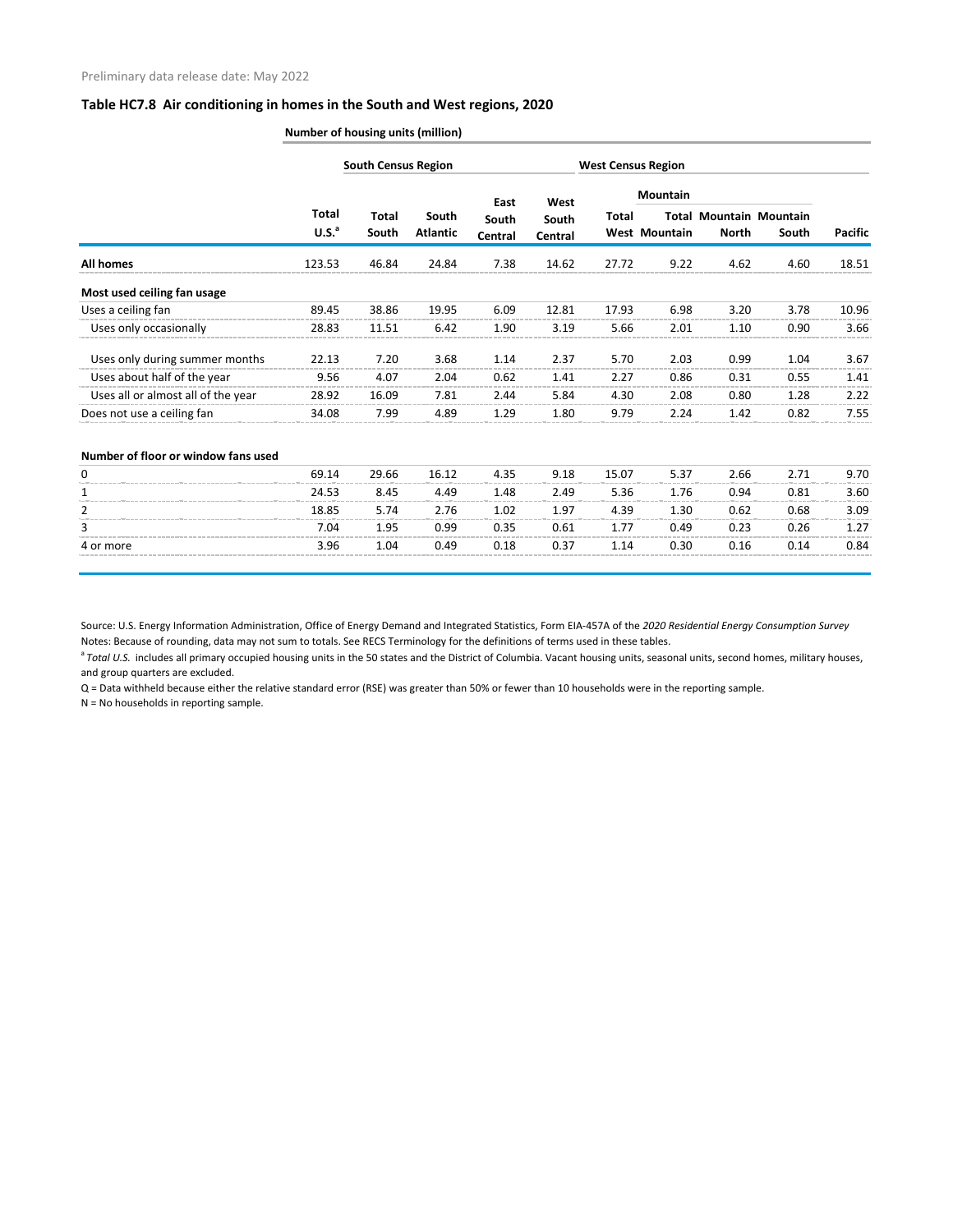|                                                                                                   | <b>South Census Region</b> |              |                 |               |               |              | <b>West Census Region</b> |                                |       |                |  |  |
|---------------------------------------------------------------------------------------------------|----------------------------|--------------|-----------------|---------------|---------------|--------------|---------------------------|--------------------------------|-------|----------------|--|--|
|                                                                                                   |                            |              |                 |               |               |              | <b>Mountain</b>           |                                |       |                |  |  |
|                                                                                                   | <b>Total</b>               | <b>Total</b> | South           | East<br>South | West<br>South | <b>Total</b> |                           | <b>Total Mountain Mountain</b> |       |                |  |  |
|                                                                                                   | U.S. <sup>a</sup>          | South        | <b>Atlantic</b> | Central       | Central       |              | <b>West Mountain</b>      | <b>North</b>                   | South | <b>Pacific</b> |  |  |
| <b>All homes</b>                                                                                  | 0.00                       | 0.00         | 0.00            | 0.00          | 0.00          | 0.00         | 0.00                      | 0.00                           | 0.00  | 0.00           |  |  |
| Air-conditioning equipment                                                                        |                            |              |                 |               |               |              |                           |                                |       |                |  |  |
| Uses air-conditioning equipment                                                                   | 0.36                       | 0.32         | 0.47            | 0.79          | 0.65          | 1.02         | 1.05                      | 1.63                           | 1.20  | 1.66           |  |  |
| Does not use air-conditioning                                                                     |                            |              |                 |               |               |              |                           |                                |       |                |  |  |
| equipment                                                                                         | 2.70                       | 4.70         | 6.95            | 10.29         | 10.25         | 2.94         | 6.62                      | 7.16                           | 12.52 | 3.53           |  |  |
| Apartment primarily air conditioned<br>by equipment that serves multiple<br>units in the building |                            |              |                 |               |               |              |                           |                                |       |                |  |  |
| Yes                                                                                               | 4.12                       | 6.18         | 9.00            | 15.05         | 8.41          | 8.06         | 10.46                     | 14.55                          | 13.26 | 12.06          |  |  |
| No                                                                                                | 1.64                       | 2.97         | 3.46            | 7.03          | 5.25          | 3.39         | 6.06                      | 9.58                           | 7.48  | 4.57           |  |  |
| Does not use air-conditioning                                                                     |                            |              |                 |               |               |              |                           |                                |       |                |  |  |
| equipment                                                                                         | 3.88                       | 9.71         | 14.39           | 26.69         | 18.39         | 4.62         | 14.52                     | 17.19                          | 30.04 | 5.32           |  |  |
| Not asked (single family and mobile                                                               |                            |              |                 |               |               |              |                           |                                |       |                |  |  |
| homes)                                                                                            | 0.00                       | 0.00         | 0.00            | 0.00          | 0.00          | 0.00         | 0.00                      | 0.00                           | 0.00  | 0.00           |  |  |
| Main type of air-conditioning<br>equipment used<br>Central air-conditioning equipment             |                            |              |                 |               |               |              |                           |                                |       |                |  |  |
| (including central heat pump)                                                                     | 0.57                       | 0.63         | 0.82            | 1.25          | 1.30          | 1.40         | 1.55                      | 2.46                           | 1.84  | 2.05           |  |  |
| Ductless heat pump (mini-split)                                                                   | 6.82                       | 18.68        | 20.28           | 55.13         | 38.56         | 12.28        | 23.39                     | 25.31                          | 34.23 | 15.40          |  |  |
| Window or wall air conditioner                                                                    | 2.05                       | 4.28         | 5.52            | 7.15          | 8.17          | 5.51         | 8.90                      | 10.85                          | 17.59 | 6.34           |  |  |
| Portable air conditioner                                                                          | 5.77                       | 17.94        | 24.09           | 49.52         | 34.78         | 8.73         | 28.66                     | 32.68                          | 62.35 | 8.92           |  |  |
| Evaporative or swamp cooler<br>Does not use air-conditioning                                      | 8.39                       | 35.06        | 100.21          | 0.00          | 33.33         | 8.03         | 7.95                      | 11.72                          | 11.23 | 28.11          |  |  |
| equipment                                                                                         | 2.70                       | 4.70         | 6.95            | 10.29         | 10.25         | 2.94         | 6.62                      | 7.16                           | 12.52 | 3.53           |  |  |
|                                                                                                   |                            |              |                 |               |               |              |                           |                                |       |                |  |  |
| Main air-conditioning equipment age                                                               |                            |              |                 |               |               |              |                           |                                |       |                |  |  |
| Less than 2 years old                                                                             | 2.46                       | 3.85         | 4.96            | 7.97          | 6.86          | 4.55         | 6.14                      | 10.81                          | 7.71  | 6.18           |  |  |
| 2 to 4 years old                                                                                  | 1.90                       | 2.95         | 3.90            | 5.54          | 5.25          | 4.23         | 5.71                      | 8.06                           | 7.01  | 6.72           |  |  |
| 5 to 9 years old                                                                                  | 1.35                       | 2.27         | 3.21            | 5.29          | 3.99          | 3.42         | 4.87                      | 6.82                           | 6.07  | 4.74           |  |  |
| 10 to 14 years old                                                                                | 1.99                       | 2.79         | 3.67            | 7.27          | 5.46          | 4.86         | 5.96                      | 7.79                           | 7.83  | 7.47           |  |  |
| 15 to 19 years old                                                                                | 2.71                       | 4.45         | 5.94            | 8.90          | 9.01          | 6.35         | 7.76                      | 10.34                          | 11.26 | 8.27           |  |  |
| 20 or more years old                                                                              | 3.06                       | 4.95         | 7.31            | 10.30         | 10.59         | 5.98         | 8.01                      | 10.30                          | 12.96 | 7.34           |  |  |
| Does not use air-conditioning                                                                     |                            |              |                 |               |               |              |                           |                                |       |                |  |  |
| equipment                                                                                         | 2.70                       | 4.70         | 6.95            | 10.29         | 10.25         | 2.94         | 6.62                      | 7.16                           | 12.52 | 3.53           |  |  |
| Secondary type of air-conditioning<br>equipment used                                              |                            |              |                 |               |               |              |                           |                                |       |                |  |  |
| No other equipment used                                                                           | 0.48                       | 0.50         | 0.72            | 1.24          | 0.89          | 1.20         | 1.26                      | 2.05                           | 1.50  | 2.00           |  |  |
| Central air-conditioning equipment                                                                |                            |              |                 |               |               |              |                           |                                |       |                |  |  |
| (including central heat pump)                                                                     | 9.79                       | 13.84        | 16.35           | 24.19         | 42.40         | 20.94        | 24.63                     | 43.50                          | 28.28 | 31.25          |  |  |
| Ductless heat pump (mini-split)                                                                   | 10.68                      | 15.37        | 18.14           | 30.90         | 35.96         | 28.51        | 35.36                     | 60.82                          | 39.97 | 35.36          |  |  |
| Window or wall air conditioner                                                                    | 4.16                       | 4.56         | 7.64            | 11.22         | 9.87          | 13.11        | 14.87                     | 21.92                          | 20.28 | 18.73          |  |  |
| Portable air conditioner                                                                          | 5.52                       | 8.95         | 11.75           | 22.65         | 20.61         | 10.86        | 13.46                     | 19.40                          | 20.20 | 13.48          |  |  |
| Evaporative or swamp cooler                                                                       | 15.63                      | 39.59        | 80.57           | 100.43        | 51.57         | 15.91        | 18.70                     | 27.74                          | 22.96 | 27.93          |  |  |
| Does not use air-conditioning<br>equipment                                                        | 2.70                       | 4.70         | 6.95            | 10.29         | 10.25         | 2.94         | 6.62                      | 7.16                           | 12.52 | 3.53           |  |  |
|                                                                                                   |                            |              |                 |               |               |              |                           |                                |       |                |  |  |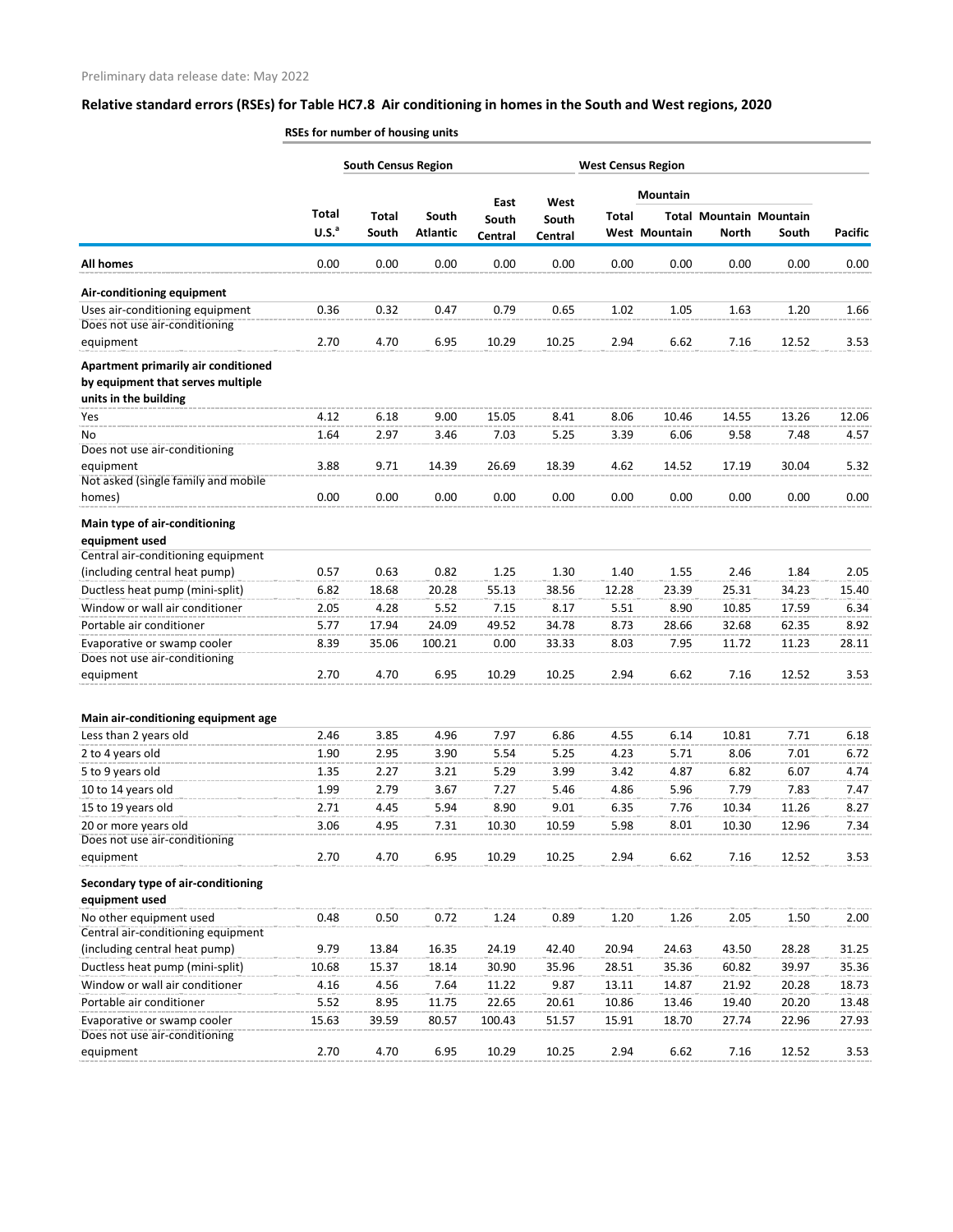|                                                                         |                                   | <b>South Census Region</b> |                          |                                 |                          |              | <b>West Census Region</b> |                                                |        |                |
|-------------------------------------------------------------------------|-----------------------------------|----------------------------|--------------------------|---------------------------------|--------------------------|--------------|---------------------------|------------------------------------------------|--------|----------------|
|                                                                         |                                   |                            |                          |                                 |                          |              | <b>Mountain</b>           |                                                |        |                |
|                                                                         | <b>Total</b><br>U.S. <sup>a</sup> | <b>Total</b><br>South      | South<br><b>Atlantic</b> | East<br>South<br><b>Central</b> | West<br>South<br>Central | <b>Total</b> | <b>West Mountain</b>      | <b>Total Mountain Mountain</b><br><b>North</b> | South  | <b>Pacific</b> |
| <b>All homes</b>                                                        | 0.00                              | 0.00                       | 0.00                     | 0.00                            | 0.00                     | 0.00         | 0.00                      | 0.00                                           | 0.00   | 0.00           |
| Number of ductless heat pump<br>indoor units                            |                                   |                            |                          |                                 |                          |              |                           |                                                |        |                |
| One                                                                     | 9.21                              | 14.17                      | 15.92                    | 31.94                           | 31.98                    | 20.03        | 30.59                     | 51.25                                          | 33.45  | 24.97          |
| Two                                                                     | 10.49                             | 26.60                      | 36.81                    | 59.19                           | 58.46                    | 20.18        | 35.33                     | 36.96                                          | 100.39 | 23.37          |
| Three                                                                   | 16.59                             | 50.44                      | 53.24                    | 0.00                            | 102.72                   | 33.84        | 34.41                     | 44.96                                          | 57.85  | 51.03          |
| Four or more                                                            | 13.67                             | 32.44                      | 46.40                    | 64.70                           | 60.81                    | 26.68        | 53.40                     | 0.00                                           | 53.40  | 28.47          |
| Does not use a ductless heat pump<br>Does not use air-conditioning      | 0.38                              | 0.39                       | 0.64                     | 0.81                            | 0.71                     | 1.00         | 1.07                      | 1.63                                           | 1.28   | 1.60           |
| equipment                                                               | 2.70                              | 4.70                       | 6.95                     | 10.29                           | 10.25                    | 2.94         | 6.62                      | 7.16                                           | 12.52  | 3.53           |
| Number of window or wall air<br>conditioners used                       |                                   |                            |                          |                                 |                          |              |                           |                                                |        |                |
| One                                                                     | 2.63                              | 5.02                       | 7.63                     | 10.18                           | 9.29                     | 6.35         | 9.89                      | 12.35                                          | 17.55  | 8.04           |
| Two                                                                     | 3.21                              | 6.67                       | 9.51                     | 11.60                           | 13.04                    | 10.15        | 16.11                     | 17.33                                          | 28.40  | 12.56          |
| Three                                                                   | 4.52                              | 8.38                       | 15.87                    | 19.70                           | 13.09                    | 19.23        | 28.55                     | 44.66                                          | 40.92  | 22.25          |
| Four or more                                                            | 6.10                              | 11.56                      | 19.62                    | 26.54                           | 15.66                    | 26.08        | 48.60                     | 59.45                                          | 70.28  | 28.43          |
| Does not use window or wall air                                         |                                   |                            |                          |                                 |                          |              |                           |                                                |        |                |
| conditioners                                                            | 0.58                              | 0.63                       | 0.83                     | 1.62                            | 1.35                     | 1.37         | 1.42                      | 2.23                                           | 1.73   | 2.04           |
| Does not use air-conditioning<br>equipment                              | 2.70                              | 4.70                       | 6.95                     | 10.29                           | 10.25                    | 2.94         | 6.62                      | 7.16                                           | 12.52  | 3.53           |
| Number of portable air conditioners                                     |                                   |                            |                          |                                 |                          |              |                           |                                                |        |                |
| used                                                                    |                                   |                            |                          |                                 |                          |              |                           |                                                |        |                |
| One                                                                     | 4.80                              | 9.61                       | 12.79                    | 23.14                           | 19.33                    | 6.65         | 13.78                     | 16.95                                          | 24.00  | 8.14           |
| Two                                                                     | 9.08                              | 21.06                      | 26.71                    | 39.32                           | 34.93                    | 13.85        | 33.39                     | 44.77                                          | 49.10  | 14.61          |
| Three                                                                   | 15.80                             | 38.96                      | 47.19                    | 0.00                            | 73.78                    | 37.60        | 64.04                     | 84.67                                          | 102.79 | 43.16          |
| Four or more                                                            | 23.68                             | 44.37                      | 66.38                    | 0.00                            | 60.41                    | 39.99        | 55.32                     | 84.54                                          | 71.64  | 60.36          |
| Does not use portable air conditioners<br>Does not use air-conditioning | 0.43                              | 0.40                       | 0.59                     | 0.83                            | 0.72                     | 1.13         | 1.16                      | 2.01                                           | 1.32   | 1.96           |
| equipment                                                               | 2.70                              | 4.70                       | 6.95                     | 10.29                           | 10.25                    | 2.94         | 6.62                      | 7.16                                           | 12.52  | 3.53           |
| Has thermostat                                                          |                                   |                            |                          |                                 |                          |              |                           |                                                |        |                |
| Yes                                                                     | 0.34                              | 0.43                       | 0.46                     | 0.76                            | 1.09                     | 0.93         | 0.69                      | 0.96                                           | 1.01   | 1.40           |
| Smart or internet-connected                                             |                                   |                            |                          |                                 |                          |              |                           |                                                |        |                |
| thermostat                                                              | 2.22                              | 3.25                       | 5.09                     | 10.11                           | 6.64                     | 3.82         | 5.08                      | 8.19                                           | 8.21   | 5.90           |
| Programmable thermostat                                                 | 0.88                              | 1.42                       | 2.02                     | 3.38                            | 2.84                     | 1.92         | 2.36                      | 3.52                                           | 4.12   | 2.72           |
| Non-programmable thermostat                                             | 1.29                              | 1.80                       | 2.58                     | 3.82                            | 3.48                     | 3.00         | 3.72                      | 5.90                                           | 5.09   | 4.15           |
| No                                                                      | 2.69                              | 4.16                       | 6.54                     | 7.51                            | 7.22                     | 5.07         | 9.47                      | 14.74                                          | 12.03  | 5.54           |
| Does not use heating or air-                                            |                                   |                            |                          |                                 |                          |              |                           |                                                |        |                |
| conditioning equipment                                                  | 8.80                              | 19.88                      | 30.71                    | 59.72                           | 28.52                    | 9.86         | 59.35                     | 100.71                                         | 70.51  | 10.20          |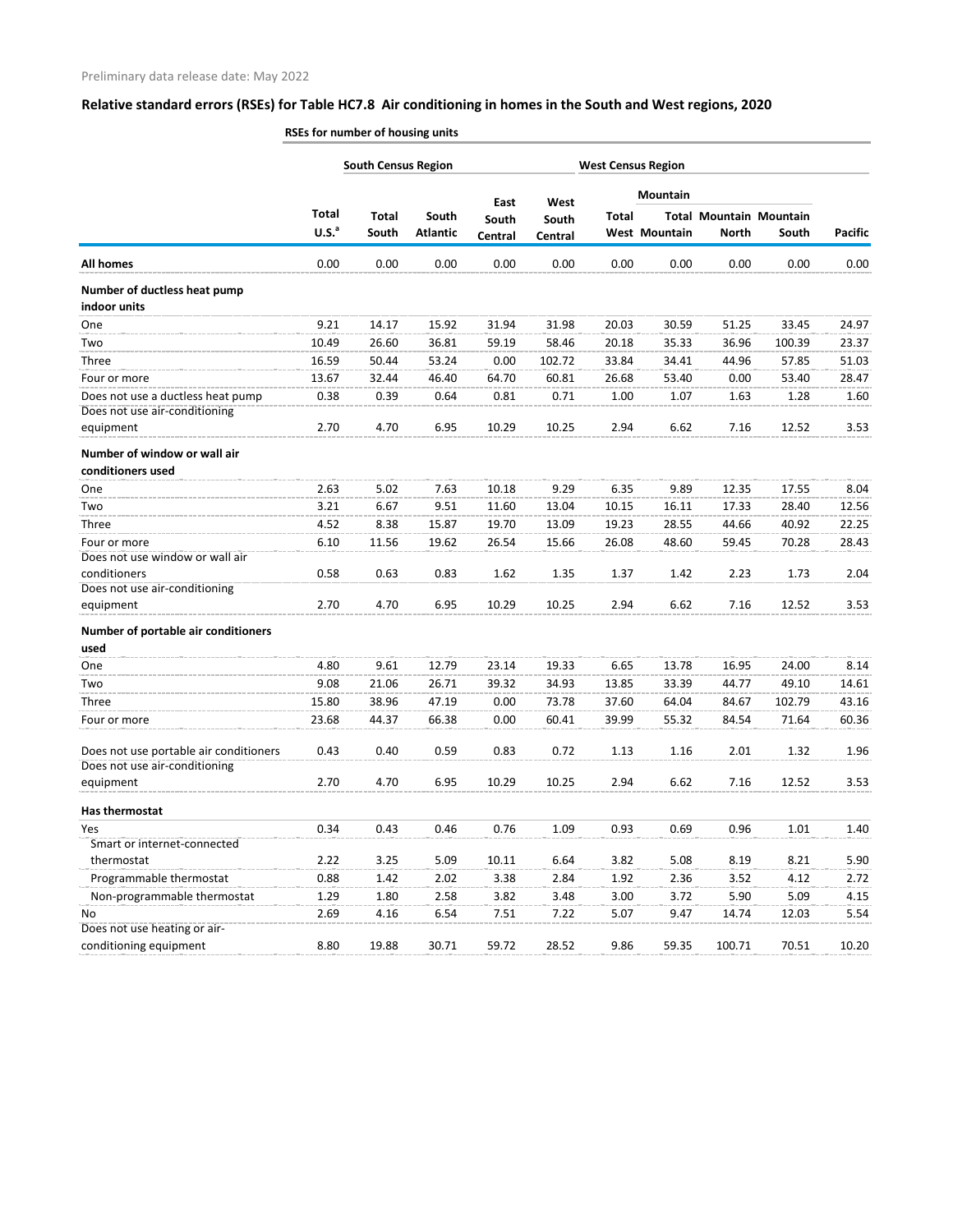|                                                                                                   |                            | <b>South Census Region</b> |                          |                  |                  | <b>West Census Region</b> |                      |                                                |       |                |
|---------------------------------------------------------------------------------------------------|----------------------------|----------------------------|--------------------------|------------------|------------------|---------------------------|----------------------|------------------------------------------------|-------|----------------|
|                                                                                                   |                            |                            |                          | East             | West             |                           | Mountain             |                                                |       |                |
|                                                                                                   | Total<br>U.S. <sup>a</sup> | <b>Total</b><br>South      | South<br><b>Atlantic</b> | South<br>Central | South<br>Central | <b>Total</b>              | <b>West Mountain</b> | <b>Total Mountain Mountain</b><br><b>North</b> | South | <b>Pacific</b> |
| <b>All homes</b>                                                                                  | 0.00                       | 0.00                       | 0.00                     | 0.00             | 0.00             | 0.00                      | 0.00                 | 0.00                                           | 0.00  | 0.00           |
| Air-conditioning equipment control                                                                |                            |                            |                          |                  |                  |                           |                      |                                                |       |                |
| Sets one temperature and leaves it                                                                |                            |                            |                          |                  |                  |                           |                      |                                                |       |                |
| there most of the time                                                                            | 1.23                       | 1.42                       | 1.71                     | 3.16             | 3.00             | 3.02                      | 3.69                 | 5.88                                           | 4.86  | 4.83           |
| Manually adjusts the temperature<br>Programmable or smart thermostat<br>automatically adjusts the | 1.60                       | 2.42                       | 3.46                     | 6.23             | 3.86             | 4.31                      | 5.35                 | 8.09                                           | 6.99  | 5.91           |
| temperature                                                                                       | 1.72                       | 3.48                       | 4.88                     | 10.75            | 6.65             | 3.80                      | 5.26                 | 6.49                                           | 7.21  | 5.68           |
|                                                                                                   |                            |                            |                          |                  |                  |                           |                      |                                                |       |                |
| Turns equipment on or off as needed                                                               | 2.02                       | 4.48                       | 6.27                     | 10.02            | 9.61             | 4.94                      | 6.70                 | 8.57                                           | 9.34  | 5.66           |
| Household does not have control over                                                              |                            |                            |                          |                  |                  |                           |                      |                                                |       |                |
| the air-conditioning equipment<br>Controls air-conditioning equipment                             | 5.17                       | 12.10                      | 22.77                    | 44.14            | 14.57            | 11.51                     | 26.19                | 35.84                                          | 33.28 | 13.36          |
| some other way                                                                                    | 59.14                      | 100.75                     | 0.00                     | 0.00             | 100.75           | 0.00                      | 0.00                 | 0.00                                           | 0.00  | 0.00           |
| Does not use air-conditioning                                                                     | 2.70                       |                            |                          |                  |                  |                           |                      |                                                |       |                |
| equipment                                                                                         |                            | 4.70                       | 6.95                     | 10.29            | 10.25            | 2.94                      | 6.62                 | 7.16                                           | 12.52 | 3.53           |
| Summer indoor daytime temperature<br>when someone is home                                         |                            |                            |                          |                  |                  |                           |                      |                                                |       |                |
| 69 degrees or less                                                                                | 1.60                       | 3.10                       | 4.46                     | 6.08             | 6.06             | 4.40                      | 6.80                 | 8.08                                           | 11.29 | 6.42           |
| 70 degrees                                                                                        | 2.03                       | 3.44                       | 4.46                     | 5.86             | 5.84             | 4.81                      | 6.22                 | 8.53                                           | 10.46 | 7.25           |
| 71 to 73 degrees                                                                                  | 1.51                       | 2.66                       | 3.81                     | 3.99             | 5.07             | 4.16                      | 6.53                 | 7.81                                           | 9.85  | 6.24           |
| 74 to 76 degrees                                                                                  | 1.49                       | 2.12                       | 2.83                     | 5.99             | 3.48             | 3.40                      | 4.43                 | 7.61                                           | 5.49  | 4.62           |
| 77 to 79 degrees                                                                                  | 2.57                       | 4.34                       | 5.92                     | 11.94            | 7.06             | 4.13                      | 5.11                 | 11.45                                          | 6.08  | 6.86           |
| 80 degrees or more                                                                                | 3.78                       | 8.10                       | 11.86                    | 26.73            | 15.34            | 5.56                      | 7.16                 | 21.35                                          | 8.80  | 7.23           |
| Does not use air-conditioning                                                                     |                            |                            |                          |                  |                  |                           |                      |                                                |       |                |
| equipment                                                                                         | 2.70                       | 4.70                       | 6.95                     | 10.29            | 10.25            | 2.94                      | 6.62                 | 7.16                                           | 12.52 | 3.53           |
| Summer indoor daytime temperature<br>when no one is home                                          |                            |                            |                          |                  |                  |                           |                      |                                                |       |                |
| 69 degrees or less                                                                                | 1.89                       | 3.45                       | 4.78                     | 7.14             | 7.29             | 5.76                      | 7.61                 | 8.31                                           | 14.42 | 8.35           |
| 70 degrees                                                                                        | 2.28                       | 3.18                       | 5.13                     | 6.71             | 6.84             | 5.55                      | 7.38                 | 9.81                                           | 12.14 | 9.00           |
| 71 to 73 degrees                                                                                  | 1.80                       | 3.07                       | 4.32                     | 5.58             | 5.32             | 5.84                      | 7.38                 | 7.73                                           | 14.26 | 8.13           |
| 74 to 76 degrees                                                                                  | 1.51                       | 2.21                       | 2.96                     | 6.28             | 4.48             | 3.72                      | 5.03                 | 6.01                                           | 7.88  | 5.71           |
| 77 to 79 degrees                                                                                  | 2.07                       | 3.16                       | 4.31                     | 7.44             | 6.69             | 4.08                      | 6.08                 | 9.39                                           | 7.20  | 6.90           |
| 80 degrees or more                                                                                | 2.14                       | 3.99                       | 5.25                     | 10.63            | 7.16             | 3.39                      | 4.65                 | 11.54                                          | 5.02  | 4.14           |
| Does not use air-conditioning                                                                     |                            |                            |                          |                  |                  |                           |                      |                                                |       |                |
| equipment                                                                                         | 2.70                       | 4.70                       | 6.95                     | 10.29            | 10.25            | 2.94                      | 6.62                 | 7.16                                           | 12.52 | 3.53           |
| Summer indoor temperature at night                                                                |                            |                            |                          |                  |                  |                           |                      |                                                |       |                |
| 69 degrees or less                                                                                | 1.29                       | 2.41                       | 3.39                     | 4.47             | 5.06             | 3.44                      | 5.26                 | 6.03                                           | 7.84  | 4.94           |
| 70 degrees                                                                                        | 2.02                       | 3.45                       | 5.40                     | 5.67             | 5.53             | 4.57                      | 6.64                 | 7.94                                           | 10.14 | 6.62           |
| 71 to 73 degrees                                                                                  | 1.73                       | 2.24                       | 3.36                     | 4.78             | 4.71             | 4.62                      | 5.37                 | 7.20                                           | 9.78  | 7.70           |
| 74 to 76 degrees                                                                                  | 1.55                       | 2.54                       | 3.49                     | 6.83             | 4.63             | 4.27                      | 5.08                 | 7.74                                           | 6.25  | 5.82           |
| 77 to 79 degrees                                                                                  | 3.09                       | 4.89                       | 6.67                     | 13.63            | 8.74             | 5.72                      | 6.17                 | 12.41                                          | 6.56  | 8.21           |
| 80 degrees or more<br>Does not use air-conditioning                                               | 4.89                       | 9.30                       | 12.71                    | 26.97            | 19.01            | 7.63                      | 9.46                 | 17.97                                          | 10.26 | 10.11          |
| equipment                                                                                         | 2.70                       | 4.70                       | 6.95                     | 10.29            | 10.25            | 2.94                      | 6.62                 | 7.16                                           | 12.52 | 3.53           |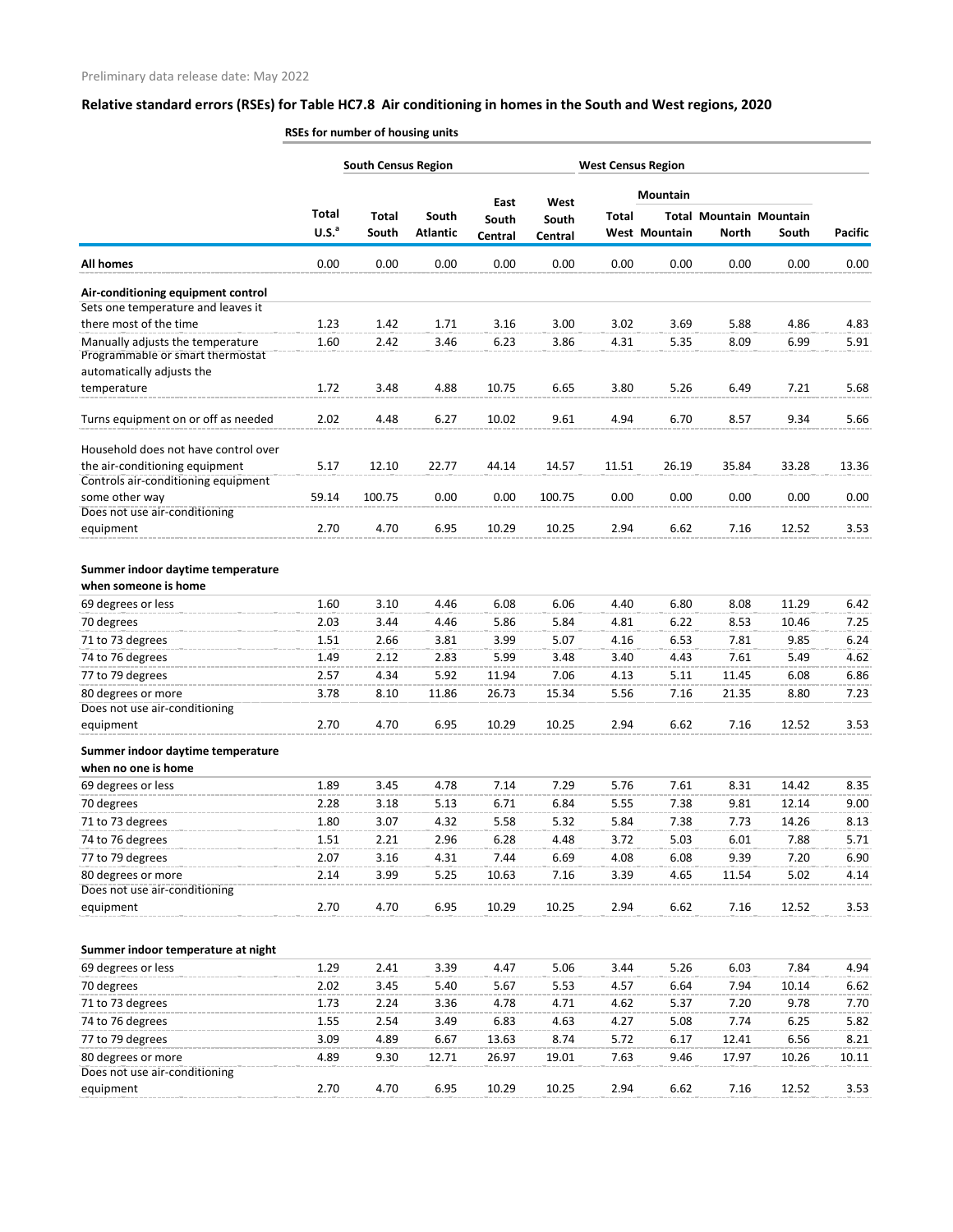|                                                                       |                                   | <b>South Census Region</b> |                          |                          |                          |              | <b>West Census Region</b> |              |                                         |                |  |  |  |
|-----------------------------------------------------------------------|-----------------------------------|----------------------------|--------------------------|--------------------------|--------------------------|--------------|---------------------------|--------------|-----------------------------------------|----------------|--|--|--|
|                                                                       |                                   |                            |                          |                          |                          |              | <b>Mountain</b>           |              |                                         |                |  |  |  |
|                                                                       | <b>Total</b><br>U.S. <sup>a</sup> | <b>Total</b><br>South      | South<br><b>Atlantic</b> | East<br>South<br>Central | West<br>South<br>Central | <b>Total</b> | West Mountain             | <b>North</b> | <b>Total Mountain Mountain</b><br>South | <b>Pacific</b> |  |  |  |
| <b>All homes</b>                                                      | 0.00                              | 0.00                       | 0.00                     | 0.00                     | 0.00                     | 0.00         | 0.00                      | 0.00         | 0.00                                    | 0.00           |  |  |  |
| Air-conditioned basement                                              |                                   |                            |                          |                          |                          |              |                           |              |                                         |                |  |  |  |
| Yes                                                                   | 1.74                              | 3.58                       | 4.94                     | 5.61                     | 22.29                    | 4.10         | 3.90                      | 3.85         | 37.58                                   | 14.81          |  |  |  |
| No                                                                    | 1.80                              | 4.93                       | 6.23                     | 8.58                     | 20.98                    | 7.00         | 7.95                      | 8.14         | 24.78                                   | 12.08          |  |  |  |
| Not asked (air-conditioned homes                                      |                                   |                            |                          |                          |                          |              |                           |              |                                         |                |  |  |  |
| with no basement)                                                     | 0.62                              | 0.70                       | 1.17                     | 2.00                     | 0.72                     | 1.53         | 1.99                      | 6.23         | 1.38                                    | 2.01           |  |  |  |
| Not asked (un-air-conditioned homes,<br>apartments, and mobile homes) | 0.58                              | 0.71                       | 1.07                     | 1.92                     | 1.13                     | 1.13         | 1.87                      | 2.54         | 2.18                                    | 1.41           |  |  |  |
| <b>Air-conditioned attic</b>                                          |                                   |                            |                          |                          |                          |              |                           |              |                                         |                |  |  |  |
| Yes                                                                   | 5.62                              | 8.52                       | 11.45                    | 17.35                    | 18.11                    | 22.33        | 22.98                     | 34.71        | 32.96                                   | 30.28          |  |  |  |
| No                                                                    | 0.76                              | 1.09                       | 1.39                     | 2.18                     | 1.72                     | 2.58         | 2.79                      | 4.73         | 3.28                                    | 3.51           |  |  |  |
| Not asked (air-conditioned homes<br>with no attic)                    | 1.56                              | 3.04                       | 3.57                     | 5.69                     | 6.81                     | 3.09         | 3.37                      | 5.51         | 4.41                                    | 4.90           |  |  |  |
|                                                                       |                                   |                            |                          |                          |                          |              |                           |              |                                         |                |  |  |  |
| Not asked (un-air-conditioned homes,<br>apartments, and mobile homes) | 0.58                              | 0.71                       | 1.07                     | 1.92                     | 1.13                     | 1.13         | 1.87                      | 2.54         | 2.18                                    | 1.41           |  |  |  |
|                                                                       |                                   |                            |                          |                          |                          |              |                           |              |                                         |                |  |  |  |
| Air-conditioned attached garage                                       |                                   |                            |                          |                          |                          |              |                           |              |                                         |                |  |  |  |
| Yes                                                                   | 6.88                              | 11.25                      | 15.74                    | 20.52                    | 25.89                    | 12.60        | 15.46                     | 24.36        | 23.20                                   | 23.06          |  |  |  |
| No<br>Not asked (air-conditioned homes                                | 0.67                              | 1.36                       | 1.68                     | 3.79                     | 2.19                     | 1.60         | 1.76                      | 2.77         | 2.04                                    | 2.67           |  |  |  |
| with no attached garage)                                              | 1.37                              | 2.07                       | 2.67                     | 3.60                     | 3.63                     | 3.72         | 5.38                      | 6.00         | 8.62                                    | 5.53           |  |  |  |
| Not asked (un-air-conditioned homes,                                  |                                   |                            |                          |                          |                          |              |                           |              |                                         |                |  |  |  |
| apartments, and mobile homes)                                         | 0.58                              | 0.71                       | 1.07                     | 1.92                     | 1.13                     | 1.13         | 1.87                      | 2.54         | 2.18                                    | 1.41           |  |  |  |
| Dehumidifier usage                                                    |                                   |                            |                          |                          |                          |              |                           |              |                                         |                |  |  |  |
| Uses a dehumidifier                                                   | 1.57                              | 3.91                       | 4.06                     | 8.50                     | 11.47                    | 9.36         | 13.34                     | 19.79        | 18.35                                   | 10.80          |  |  |  |
| Uses only occasionally                                                | 5.43                              | 9.68                       | 12.68                    | 18.89                    | 19.06                    | 14.78        | 24.37                     | 43.69        | 32.28                                   | 17.09          |  |  |  |
| Uses only during summer months                                        | 2.63                              | 8.22                       | 9.31                     | 16.30                    | 22.42                    | 21.43        | 23.32                     | 32.03        | 36.97                                   | 28.11          |  |  |  |
| Uses about half of the year                                           | 5.38                              | 11.69                      | 12.23                    | 22.58                    | 24.92                    | 23.19        | 57.86                     | 86.57        | 71.95                                   | 25.79          |  |  |  |
| Uses all or almost all of the year                                    | 3.33                              | 6.01                       | 7.43                     | 15.02                    | 20.47                    | 19.63        | 26.70                     | 32.93        | 37.78                                   | 23.96          |  |  |  |
| Does not use a dehumidifier                                           | 0.31                              | 0.45                       | 0.63                     | 0.97                     | 0.57                     | 0.44         | 0.44                      | 0.66         | 0.60                                    | 0.58           |  |  |  |
| Fan types used (more than one may<br>apply)                           |                                   |                            |                          |                          |                          |              |                           |              |                                         |                |  |  |  |
| Ceiling fans                                                          | 0.49                              | 0.60                       | 0.91                     | 1.75                     | 0.85                     | 1.29         | 1.30                      | 1.98         | 1.63                                    | 1.85           |  |  |  |
| Floor or window fans                                                  | 0.71                              | 1.69                       | 2.35                     | 3.93                     | 3.37                     | 2.03         | 3.30                      | 4.25         | 4.42                                    | 2.60           |  |  |  |
| Whole house fans                                                      | 2.75                              | 4.88                       | 7.52                     | 9.68                     | 8.84                     | 5.23         | 7.68                      | 11.67        | 12.07                                   | 7.50           |  |  |  |
| Attic fans                                                            | 2.19                              | 3.84                       | 5.30                     | 9.70                     | 7.80                     | 5.88         | 7.04                      | 9.61         | 11.80                                   | 7.80           |  |  |  |
|                                                                       |                                   |                            |                          |                          |                          |              |                           |              |                                         |                |  |  |  |
| Number of ceiling fans used<br>0                                      | 1.30                              | 2.90                       | 3.70                     | 8.26                     | 6.00                     | 2.37         | 4.05                      | 4.48         | 7.49                                    | 2.68           |  |  |  |
| 1                                                                     | 1.98                              | 4.74                       | 5.37                     | 9.13                     | 8.92                     | 3.39         | 5.15                      | 6.85         | 8.60                                    | 4.25           |  |  |  |
| 2                                                                     | 1.63                              | 3.13                       | 4.19                     | 6.89                     | 5.75                     | 3.81         | 5.03                      | 6.03         | 8.88                                    | 5.77           |  |  |  |
| 3                                                                     | 1.95                              | 3.01                       | 4.26                     | 6.26                     | 5.90                     | 4.38         | 6.92                      | 9.38         | 8.58                                    | 7.44           |  |  |  |
| 4 or more                                                             | 1.16                              | 1.37                       | 1.63                     | 3.53                     | 2.51                     | 3.15         | 3.43                      | 8.32         | 3.30                                    | 5.61           |  |  |  |
|                                                                       |                                   |                            |                          |                          |                          |              |                           |              |                                         |                |  |  |  |